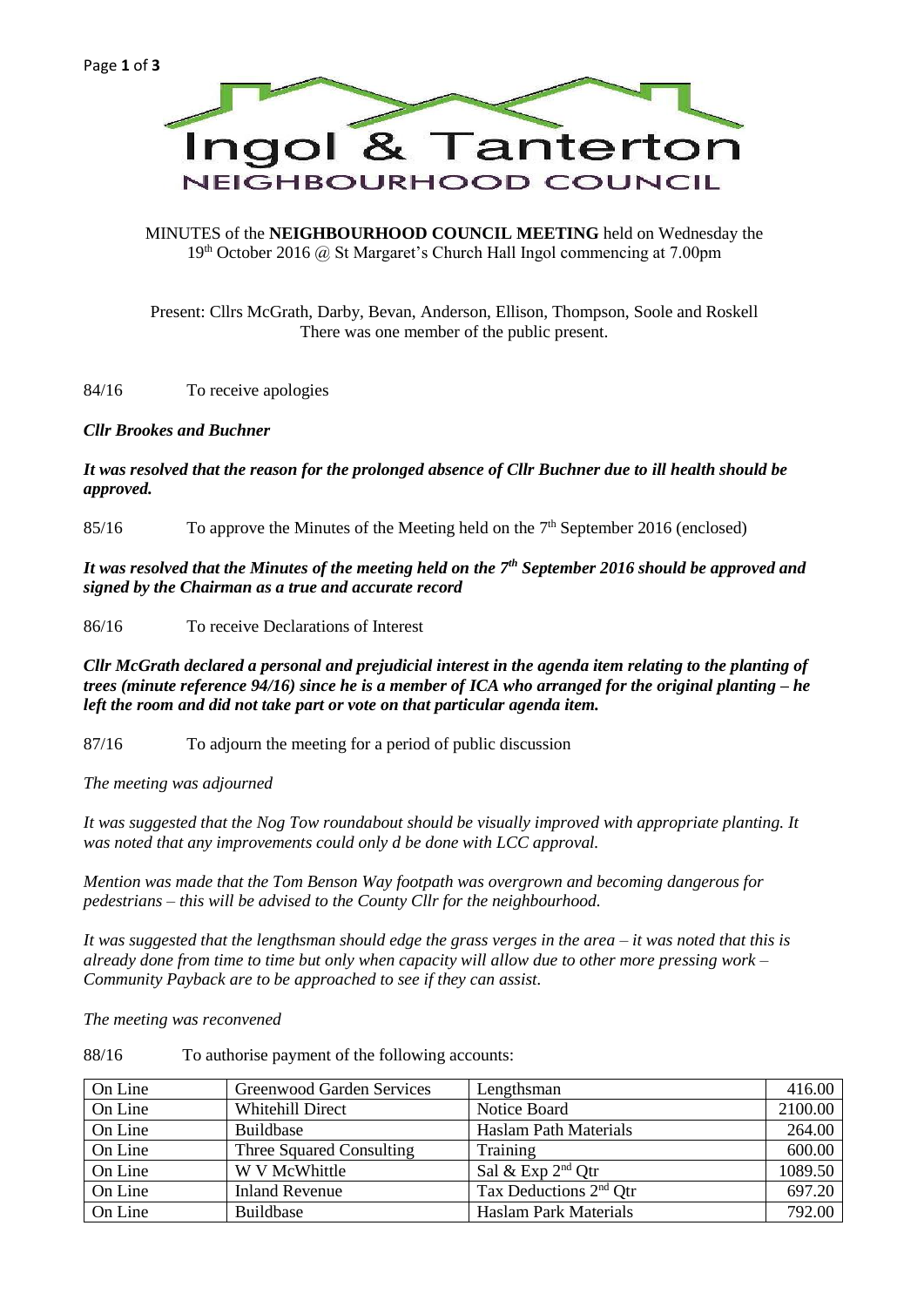| - ت<br>On Line | $\sim$<br>Preston<br>w             | $\overline{\phantom{a}}$<br>Election Costs<br>$R^{1/2}$ | $\sim$ $\sim$<br>4<br>─⊤ • ৴ |
|----------------|------------------------------------|---------------------------------------------------------|------------------------------|
| Line<br>∪n     | <b>T 7 * 1</b><br>Viking<br>Direct | stationery                                              | 96.86                        |

### *It was resolved that the above mentioned payments should be approved*

89/16 To consider and approve the enclosed Statement of accounts to the 30<sup>th</sup> September 2016

# *It was resolved that the above mentioned statement of Accounts should be approved*

90/16 To consider whether this Council should contact the developers of the Brickworks site and request an update on the present position.

# *It was resolved that this Council should contact the developer of the Brickworks as set out above.*

91/16 To consider whether this Council is prepared to pay 'up front' for the installation of CCTV equipment by Unity Wireless Communications (£1795.20) either in full or as minimum for the cost of the equipment itself  $(£1195.20)$  and accept the risks involved in doing so since the contractors have stated that they are unable to fund the costs prior to installation.

# *It was resolved that this Council should not pay 'up front' for the CCTV installation as set out above and that the Clerk should now communicate with the contractor and advise them that they would like to go ahead but only on normal commercial terms whereby payment would be made immediately after satisfactory completion of the works.*

92/16 To consider whether it would be appropriate to purchase a new notice board for the Kidsgrove area, move the existing from St Margarets to a position adjacent to existing in order to create more usable space or agree any other potential suggestions that might be put forward. Cost new as per Granton Shops installation is approx £1945.00 to include installation and planning application.

# *It was resolved that the existing notice board should be relocated next to the one at Tanterton Village Centre thereby increasing capacity and little additional cost*

93/16 To consider whether this Council should formally contact Gateway and request a meeting at senior level in order to discuss what is considered to be the less than satisfactory state of Ingol Dip, what proposal are in place for the future and what if anything this Council might be able to do to improve the situation.

### *It was resolved that this Council should formally contact Gateway as described above.*

94/16 To consider the enclosed report and decide whether this Council wishes to plant two replacement trees as suggested at the costs outlined and utilise the lengthsman to re-varnish the two benches as mentioned. Cost £750.00 plus £560 for professional anti-vandalism tree protectors (net of Vat) = Total cost £1310.00

### *It was resolved that this Council should plant the two trees referred to above but that maintenance works to the benches should be undertaken by an appropriate contractor/joiner who specialises in this type of work.*

95/16 To consider the enclosed quotation from Barton Grange to undertake bulb planting on Nog Tow Roundabout at a cost of £1800.00 (net of Vat) – please note that any agreement to undertake this project will be subject to the agreement of LCC as the Highway Authority – for the purposes of this agenda item please ignore all reference to 2017 on the quotation since this will have to be dealt with as a separate item in due course.

# *It was resolved that the planting of bulbs as outlined should take place subject to the obtaining of permission from LCC.*

96/16 To note that the date of the next meeting is scheduled for the  $7<sup>th</sup>$  December 2016